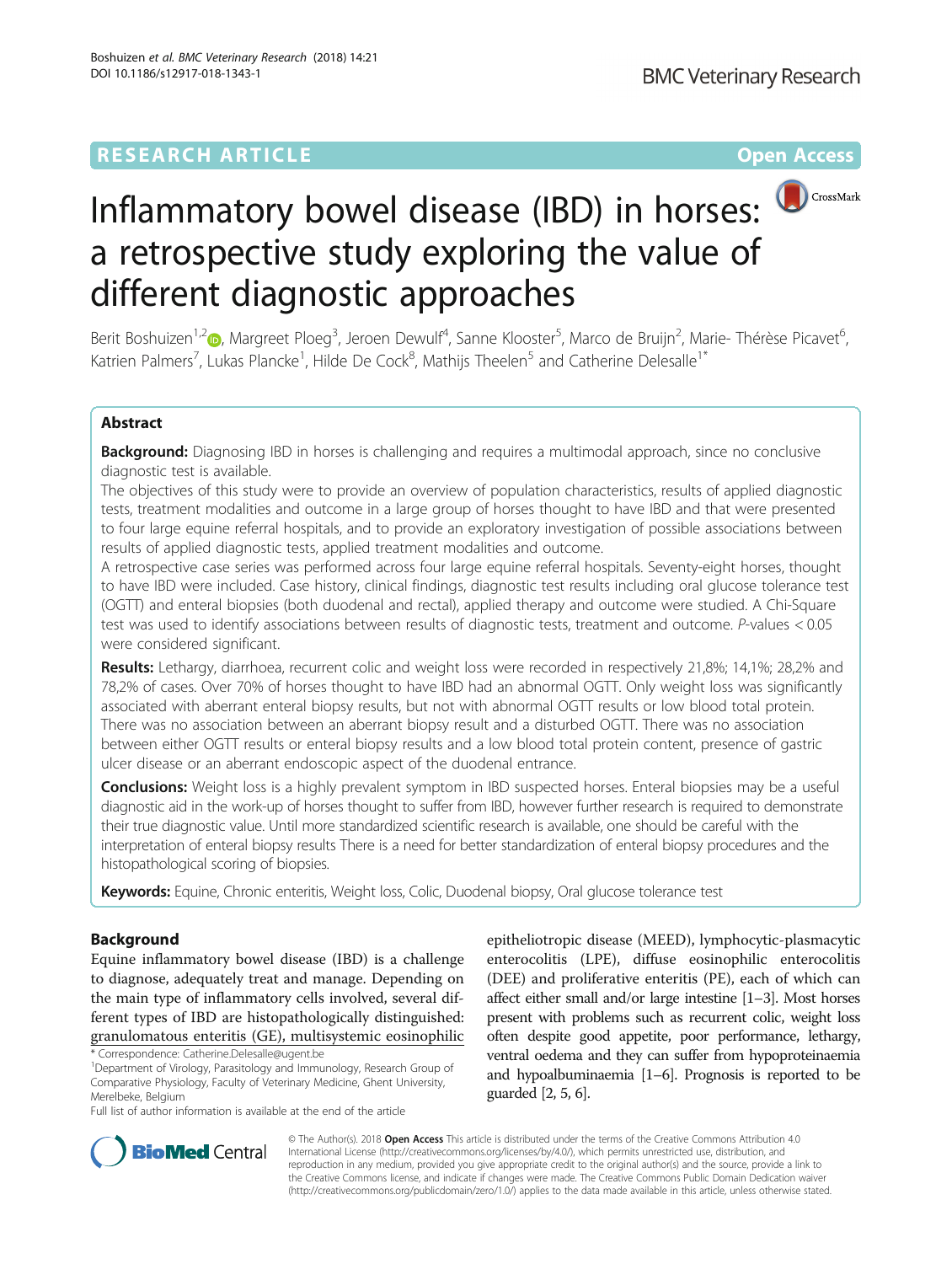Definitive confirmation of IBD diagnosis can only be obtained by histopathological assessment of intestinal full thickness biopsies harvested during either exploratory laparotomy or laparoscopy or post-mortem excisions during autopsy [[4](#page-7-0), [5](#page-7-0)]. Due to the lack of a distinctive non-invasive diagnostic test, diagnosis of IBD requires a multimodal approach and only leads to a presumptive diagnosis. The most commonly used non-invasive diagnostic tool is the oral glucose tolerance test (OGTT) to assess malabsorption, of which IBD is the major cause [[5, 7](#page-7-0)]. Specificity and sensitivity are reported to be respectively 90–100% and 40–45% for total malabsorption [[5, 8](#page-7-0), [17\]](#page-7-0). The diagnostic value of other non-invasive diagnostic approaches has been explored to a much lesser extent. Duodenal biopsies, collected through the biopsy canal of a gastroduodenoscope, have become a quite common diagnostic approach, in addition to the collection of rectal biopsies. [[1, 3, 4, 9](#page-7-0)–[15\]](#page-7-0). Duodenal and rectal biopsies seem a very elegant diagnostic aid to determine the patients' prognosis. They are technically quite easy to obtain and not harmful [[22, 16](#page-7-0)]. However, it is not known whether histopathological evaluation of these biopsies is correlated to other tests routinely applied in the work-up of horses thought to have IBD. To obtain a better view on this issue, the following study was set up, as a joint venture between the Utrecht University Equine Clinic (The Netherlands) (referral centre 1), The Wolvega Equine Clinic (The Netherlands) (referral centre 2), The Morette Equine Clinic (Belgium) (referral centre 3) and The Bosdreef Equine Clinic (Belgium) (referral centre 4). The objectives of this retrospective study were: (1) to provide an overview of patient data, diagnostic workup and outcome of a large group of horses suspected to have IBD, and (2) to study possible associations between results of applied diagnostic tests, applied treatment modalities and outcome. To our knowledge, this is the first large-scale study with a multicentre approach to study the diagnostic work-up of horses with IBD  $[1, 2, 4, 17-20]$  $[1, 2, 4, 17-20]$  $[1, 2, 4, 17-20]$  $[1, 2, 4, 17-20]$  $[1, 2, 4, 17-20]$  $[1, 2, 4, 17-20]$  $[1, 2, 4, 17-20]$  $[1, 2, 4, 17-20]$ .

# Methods

# Study population characteristics

The study population encompassed 83 horses suspected of suffering from IBD that were admitted to one of four

involved referral centres over the course of two years. Inclusion criteria were 1) horses suspected of having IBD and 2) subjected to an OGTT in the referral centre. Horses with malignancies  $(n = 5)$  were excluded. For 78 horses history and case features such as age, breed, gender, month of admission and type of pre-diagnostic diet were retrieved from patient records. For descriptive statistics, signs were categorized as either 'lethargy/ poor performance', 'diarrhoea', 'recurrent colic' or 'weight loss' [\[1](#page-7-0)–[4\]](#page-7-0).

#### Routine diagnostic tests

In most cases, diagnostic tests were performed in following order, starting from minimally invasive towards invasive.

Serum chemistry and hematology included packed cell volume (PCV), leucocyte count, total protein (TP), albumin, gamma globulins and gamma-glutamyl transferase (GGT). An overview of applied reference ranges per participating referral centre is provided in Table 1.

Findings recorded for rectal examination were categorized as either: 'presence of small intestinal loops with increased wall thickness', 'presence of large intestinal segments with increased wall thickness', 'other abnormal findings', 'no abnormal findings'. In case transabdominal ultrasound was performed, reported findings were categorized as either: 'visualization of small intestinal loops with increased wall thickness (> 3 mm), 'visualization of large intestinal segments with increased wall thickness (> 4 mm)' or 'no abnormalities recorded'. It was recorded whether faeces were tested for sand accumulation and parasitic egg count.

All horses were subjected to a similar OGTT protocol in all four referral centres: after 18–24 h starving, a baseline venous sodium-fluoride blood sample was taken and subsequently, 1 g glucose per kg BW was dissolved in 1 L lukewarm water and was given by nasogastric intubation. Then every 30 min venous blood was collected at the jugular vein for four consecutive times, followed by four blood samples taken every hour. The resulting blood glucose curve was deemed normal when a peak glucose value greater than 85% increase over the resting values was reached within 90–120 min and returned to baseline within 6 h. Partial malabsorption was defined as OGTT peak glucose levels reaching 15–85% increase over

Table 1 Applied reference ranges for tested complete blood count (CBC) and serum chemistry parameters per referral centre

|                      | referral centre 1 | referral centre 2 | referral centre 3 and 4 | % of study population out of reference |
|----------------------|-------------------|-------------------|-------------------------|----------------------------------------|
| <b>Total Protein</b> | 52-79 g/L         | $62 - 94$ g/L     | 52-67 $q/L$             | $11.6\%$ $\perp$                       |
| Albumin              | 26-37 g/L         | $23 - 35$ g/L     | 25-39 g/L               | $8.7\%$ $\downarrow$                   |
| Gamma globulin       | $6 - 19$ g/L      | 4,6-13,4 $q/L$    | 7,9-17,9 g/L            | 4.5% 1                                 |
| Gamma-GT             | $< 20$ U/L        | 16–56 U/L         | $< 22$ U/L              | 23.0% 1                                |
| <b>PCV</b>           | $0.32 - 0.42$ L/L | $0,32-0,52$ L/L   | $0.30 - 0.46$ L/L       | 17.9% L                                |
| Leucocytes           | 7,0-10,0 10^9/L   | 5,5-12,5 10^9/L   | 5,0-10,0 10^9/L         | 23.9% 1                                |
|                      |                   |                   |                         |                                        |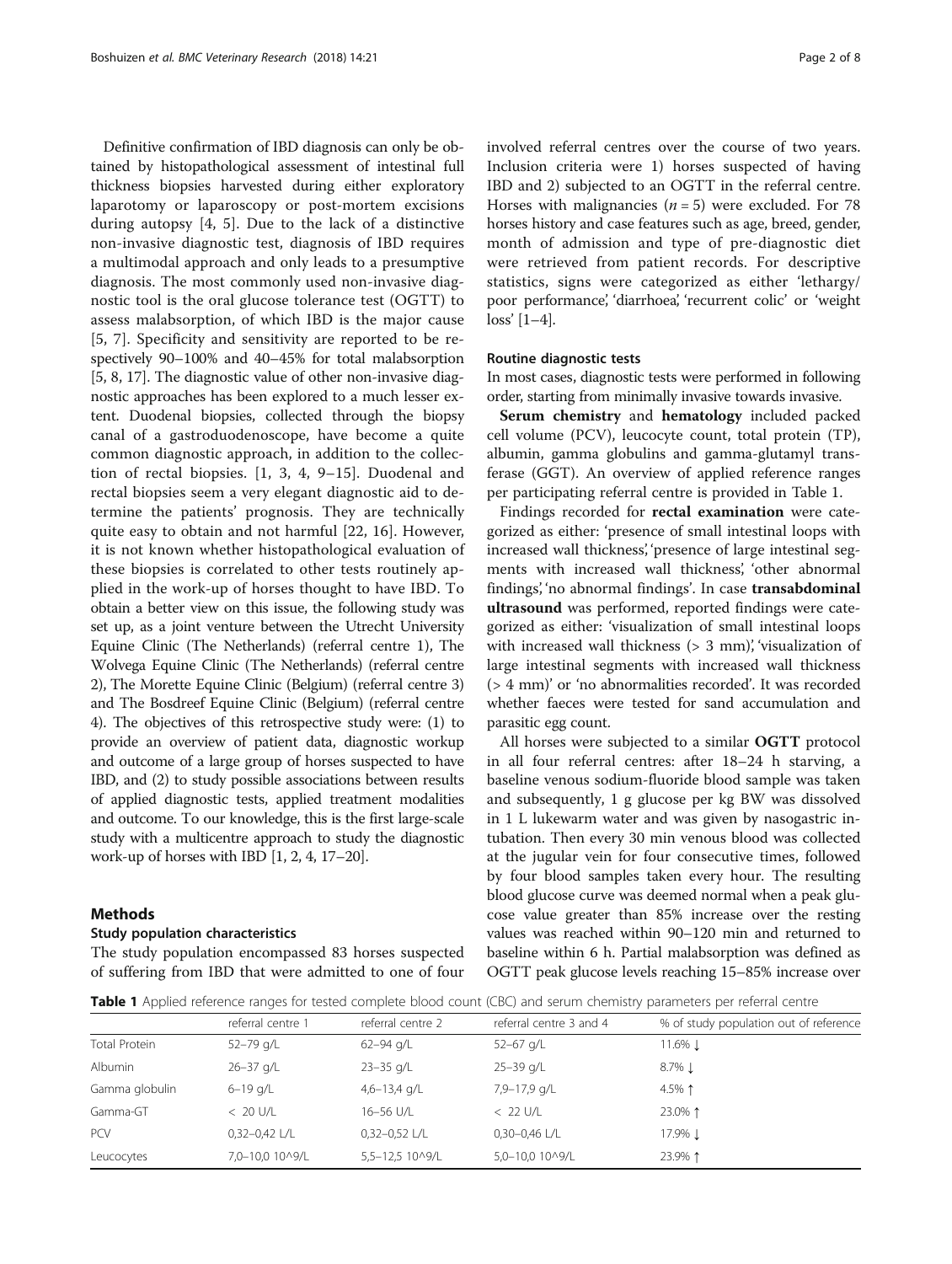baseline and total malabsorption when levels remained ≤ 15% increase over baseline [\[3](#page-7-0), [16\]](#page-7-0).

Gastroduodenoscopic findings were categorised as either: 'presence of equine gastric ulcer syndrome (grade 1 or above), 'aberrant aspect of duodenal entrance (hyperaemia, oedema or striations)' or 'no aberrant findings'.

## Enteral biopsies

The approach for collection of duodenal biopsies was similar in all 4 referral centres. In the sedated horse, at least two **duodenal biopsies** were harvested using  $a \pm 2.8$  mm diameter biopsy catheter with forceps, inserted through the biopsy canal of a gastroduodenoscope [\[1](#page-7-0), [22](#page-7-0)]. Rectal biopsies were only harvested in referral centre 4 and these were collected using an Olympus Japan, K47062 endoscope, equipped with a 4 mm diameter biopsy catheter with forceps that was introduced into the biopsy canal. Horses were restrained in stocks, in most cases without sedation and 2–4 pieces of rectal mucosal tissue were taken in the left upper quadrant of the rectum. All biopsies (duodenal and rectal) were immediately immersed in 10% neutral buffered formalin and sent to the pathology lab (Department of Pathobiology Utrecht University for referral centre 1 and 2 and Medvet Antwerp for referral centre 3 and 4), where they were paraffin-embedded, sectioned at 4.0 μm, and Hematoxylin and eosin (H&E) staining was performed [[4](#page-7-0), [10, 14, 21, 22](#page-7-0)].

The reported quality score of the biopsy tissue by the different laboratories was categorized as either: 'useful diagnostic material', 'less than ideal' (either too small, solely mucosal tissue and/or presence of pinch artefacts), or 'insufficient to establish a clear diagnosis'. The enteral layers that could be evaluated histopathologically were categorized as either: 'only mucosa or mostly mucosa', 'mucosa and submucosa' or 'obscure'.

The recorded enteral biopsy results were categorized as either 'aberrant' or 'normal' and the assigned IBD type, was categorized as either: 'granulomatous enteritis', 'eosinophilic enteritis, 'lymphocytic-plasmacytic enteritis' or 'mixed enteritis' for duodenal biopsies and 'lymphocytic proctitis', 'eosinophilic proctitis' and 'neutrophilic proctitis' for rectal biopsies.

#### Applied medical therapies and dietary adaptations

The applied medical therapy was categorized as either 'corticosteroids' (which covers the use of either prednisolone (1 mg/kg BW po q24h) or dexamethasone (0,06 mg/kg BW po q24h)) or 'omeprazole' (2–4 mg/kg BW po q24h). Whether and which dietary adaptations were applied was recorded as well: 'laxative feeding approach,' 'increased fibre content in the diet,' 'low carbohydrate diet,' 'high fat diet,' 'high protein diet,' 'increased pasture turn-out,' 'bloating preventive diet, 'supplementation with probiotics'.

## Long-term follow-up

When horses were admitted multiple times to the referral centre, their revisit was categorized as either: 'control visit', 'visit due to recurrent problems', 'colic surgery' or 'euthanasia'. A telephone follow-up was performed at least one year after diagnosis. Horse owners were interviewed about the applied dietary management since diagnosis, applied medical therapy and performance of their horse. Outcome was categorized as either 'performing to expectation', 'no amelioration despite therapy', 'euthanasia or natural death due to recurrent GI related problems', 'euthanasia or natural death due to other causes'.

# Statistical analyses

The following groups were created: age, breed, gender, month of admission, pre-diagnostic diet, clinical signs, OGTT, blood work, rectal palpation, transabdominal ultrasound, gastroduodenoscopy, duodenal biopsy, rectal biopsy, applied therapy and outcome. For purposes of descriptive statistics, for each group, results were categorized as mentioned above. A detailed overview of these descriptive data can be found in Additional file [1](#page-6-0): Figure S1, Additional file [2](#page-6-0): Figure S2 and Additional file [3:](#page-6-0) Figure S3. For continuous outcomes, results are presented as mean ± standard deviation (SD). For categorical data, frequencies of occurrence are presented. Since only three horses showed total malabsorption, it was decided to merge these horses with the partial malabsorption group throughout all statistical analyses. All categorical variables were made binary for statistical analysis. For enteral biopsy results and gastroduodenoscopic findings the created categories for descriptive statistics were dichotomized as either 'aberrant' or 'normal'. All pre-diagnostic diet options were classified into two groups: either 'pelleted diet' or 'no pellets'. Blood results were categorized as either 'within' or 'outside' reference range. For rectal palpation and transabdominal ultrasound the findings were categorized as either 'small intestinal loops with increased wall thickness' or 'absence of small intestinal loops with increased wall thickness'. Also medical therapy, dietary changes, and long term follow up (negative or positive outcome) were made binary. Possible associations between results of applied diagnostic tests, applied treatment modalities and outcome were studied by means of Chi-Square analyses, SPSS (version 22.0). P-values < 0.05 were considered significant.

# Results

## Study population characteristics

The study population encompassed warmblood horses  $(n = 60)$ , Standardbreds  $(n = 4)$ , Friesian horses  $(n = 8)$  and ponies  $(n = 6)$ . Geldings  $(47.4%)$  were most commonly represented followed by mares (35.9%) and stallions (16.7%). There was no gender predisposition ( $p = 0.55$ ), nor seasonality ( $p = 0.37$ ) in the pattern of admittance.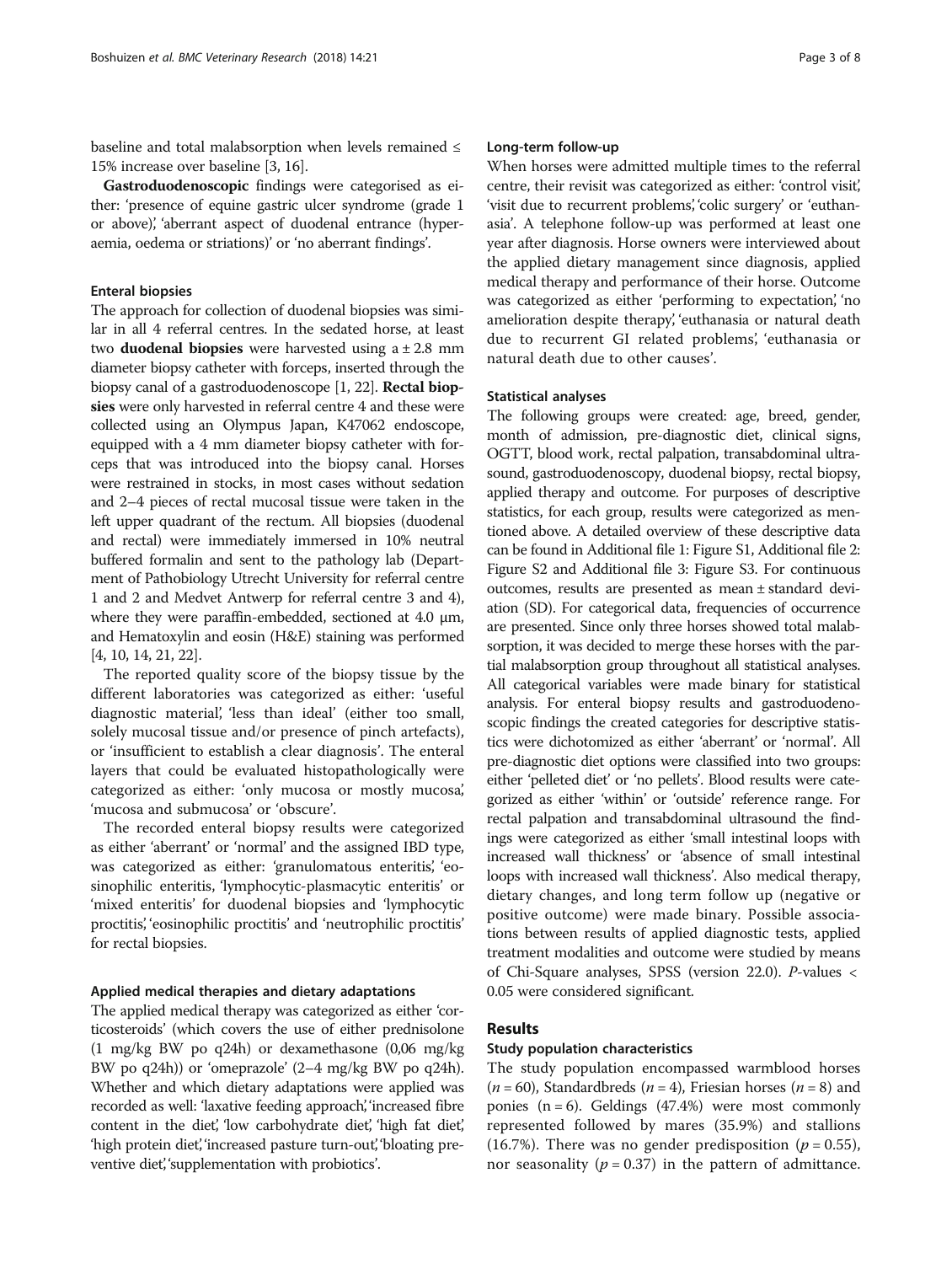The average age at admission was  $8.95 \pm 4.9$  years (range 1–25 years).

Of 47 horses, the dietary management prior to referral was recorded: hay (68.1%), haylage (19.1%), combination of hay and haylage (6.4%), pelleted feed (74.5%), muesli (31.9%), oats (4.3%) and alfalfa (4.3%). The majority of horses had access to pasture turnout (66.7%) and had pellets in their diet (74.5%). A combination of pellets and muesli was fed in 10.6% of cases. There was no association between pellets in the diet and either a disturbed OGTT  $(p = 0.17)$ , aberrant gastroduodenoscopic findings  $(p = 0.17)$ 0.69) or an aberrant duodenal ( $p = 0.89$ ) or rectal biopsy result ( $p = 0.42$ ).

#### Clinical signs

'Weight loss', 'recurrent colic', 'lethargy' and 'diarrhoea' were recorded in respectively 78.2%, 28.2%, 21.8% and 14.1% of cases. 'Weight loss' was recorded in 61 horses, the majority of which showed 'weight loss despite good appetite' (41 horses, 67.2%). None of these signs were significantly associated with abnormal OGTT results.

#### Diagnostic test results other than enteral biopsies

Rectal palpation was performed in 72 (92.3%) horses and in a minority of cases (22 horses (30.6%)) thick-walled small intestinal loops were identified. Of these 22 horses, 19 (86.4%) had an aberrant OGTT result, but also from 50 horses where no thickened small intestinal loops were identified 34 (68%) horses had abnormal OGTT results. No association could be identified between these findings and aberrant OGTT results ( $p = 0.09$ ).

No association was found between identifying thick walled small intestinal loops during rectal palpation and an aberrant duodenal biopsy result ( $p = 0.49$ ). Additional file [1](#page-6-0): Figure S1 gives a detailed overview of the study population, which is depicted as a flow chart, starting with two groups (normal and abnormal OGTT) and depicting for each group the obtained results/findings for respectively duodenal biopsies, rectal biopsies and rectal palpation.

Thick walled large intestinal segments were identified in only 7 cases (9.7%) during rectal palpation. From 5 of these cases a rectal biopsy result was available and categorized as aberrant in all 5 cases.

Faeces were tested for sand accumulation in 44 cases and parasitic egg count was performed in 62 cases. In 4 horses (9.1%) a faecal accumulation of sand was reported and 10 horses (16.1%) had a positive parasitic egg count for Strongylus type eggs (> 150 EPG).

Transabdominal ultrasound was performed in 57 horses (73%). Additional file [2](#page-6-0): Figure S2 provides a detailed overview of the study population, which is depicted as a flow chart, starting with two groups (normal and abnormal OGTT) and depicting for each group the obtained

results/findings for respectively gastroduodenoscopy, transabdominal ultrasound and rectal palpation.

Ultrasound revealed thick walled small intestinal loops in 16 cases and thick walled large intestinal segments in 9 cases. In 72.2% ( $n = 39$ ) of cases with an aberrant OGTT result, transabdominal ultrasound was performed and 33.3% ( $n = 13$ ) revealed presence of thick-walled small intestinal loops. There was a significant association between finding thickened small intestinal loops during rectal palpation and visualizing them by means of transabdominal ultrasound (81.8%;  $p < 0.01$ ). No association was found between visualization of thick walled small intestinal loops during transabdominal ultrasound and either a disturbed OGTT ( $p = 0.19$ ), a low blood TP ( $p = 0.80$ ) or an aberrant duodenal biopsy result ( $p = 0.29$ ).

Serum chemistries and CBCs were available for 69 cases. Additional file [3](#page-6-0): Figure S3 provides an overview of the bloodwork of the horses included in this study. The data is divided in normal and abnormal OGTT results.

The majority of horses suspected of suffering from IBD (70.5%,  $n = 55$  horses) had an abnormal OGTT result (Additional file [1](#page-6-0): Figure S1, Additional file [2:](#page-6-0) Figure S2 and Additional file [3:](#page-6-0) Figure S3) and in 33 of these horses (60%) an aberrant duodenal  $(n = 15)$  or rectal biopsy  $(n = 21)$  was identified. There was no association between a disturbed OGTT and presence of thick-walled small intestinal loops on either rectal palpation or transabdominal ultrasound ( $p = 0.55$  and  $p = 0.70$ ), a low total protein content in the blood ( $p = 0.60$ ), aberrant duodenal  $(p = 0.48)$  or rectal biopsies  $(p = 0.52)$  or negative outcome  $(p = 0.94)$ . There was no significant gender predisposition for a disturbed OGTT ( $p = 0.55$ ).

Gastroduodenoscopy was performed in 60 horses (Additional file [2](#page-6-0): Figure S2). In 5 horses (8.3%) an abnormal aspect of the duodenum was found, and in two of these cases signs of EGUS were also found. Nearly half of the horses with an abnormal OGTT result  $(n = 42)$ showed abnormalities (EGUS or abnormal aspect of the entrance of the duodenum) during gastroduodenoscopy (47.6%,  $n = 20$ ,  $p = 0.30$ ). Likewise, nearly half (41.4%,  $n = 24$ ,  $p = 0.45$ ) of the horses with an aberrant enteral biopsy result showed abnormalities during gastroduodenoscopy. All horses with an aberrant aspect of the duodenum during gastroduodenoscopy ( $n = 5$ ) also had an abnormal OGTT result, but only 2 of these cases showed an aberrant enteral biopsy.

#### Enteral biopsies

Discomfort was rarely shown during the procedure and no complications were encountered. On all occasions enteral biopsies were deemed of moderate or lower quality (Table [2\)](#page-4-0). Rectal biopsies were of moderate quality in 93.3% of cases whereas duodenal biopsies were of moderate quality in only 56.8% of cases. Quality assessment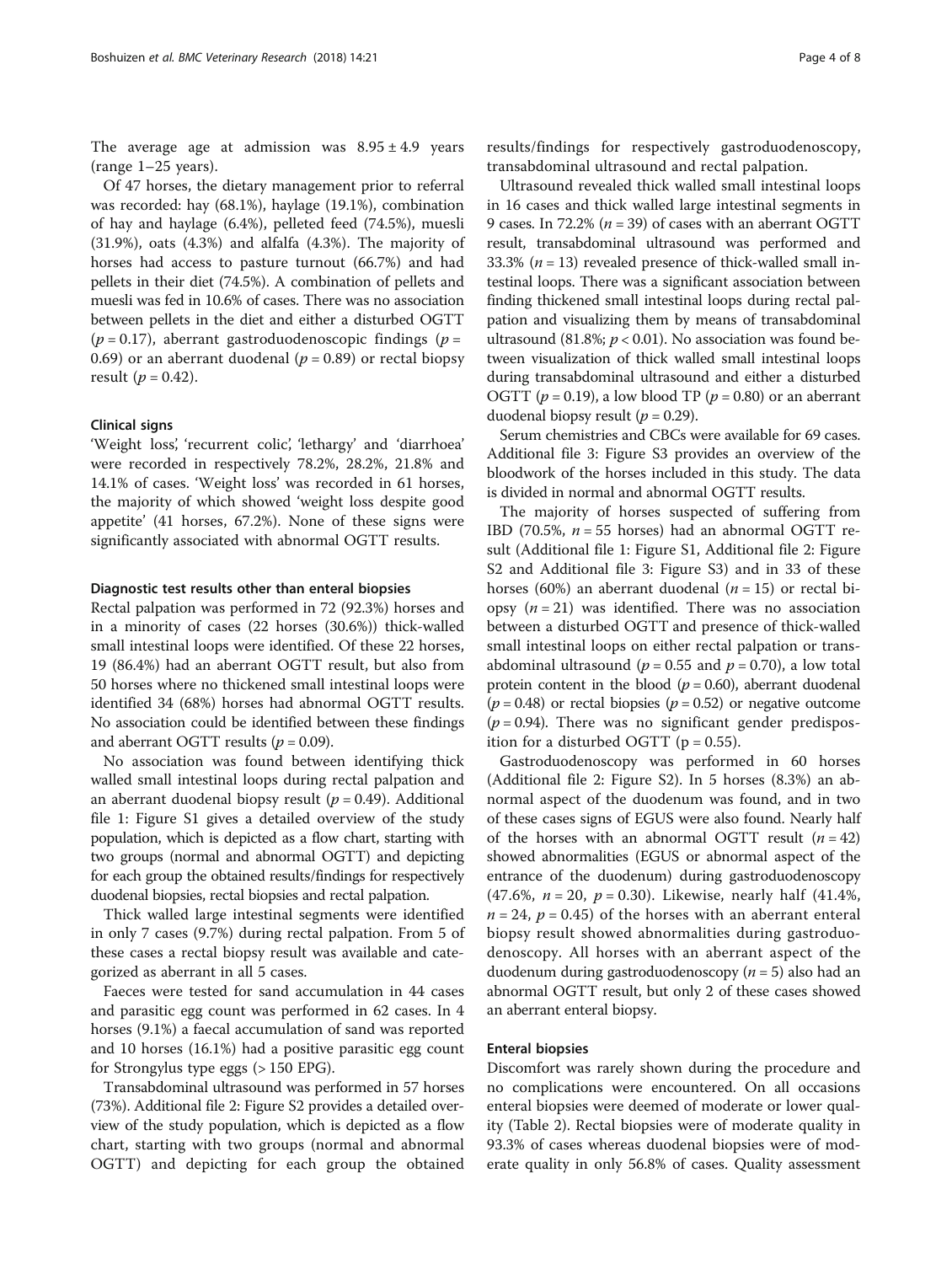<span id="page-4-0"></span>Table 2 Detailed overview of the quality assessment of enteral biopsies across involved pathology labs

|                                  | Duodenal biopsies  | Rectal biopsies   |
|----------------------------------|--------------------|-------------------|
| Total number of biopsies         | $100\% (n = 37)$   | 100% $(n = 45)$   |
| Good quality diagnostic material | 0% $(n = 0)$       | 0% ( $n = 0$ )    |
| Moderate quality                 | 56.8% ( $n = 21$ ) | $93.3\%$ (n = 42) |
| Poor quality                     | $18.9\% (n = 7)$   | $0\%$ (n = 0)     |
| Insufficient quality to assess   | $24,3\%$ (n = 9)   | $6,7\%$ (n = 3)   |

of duodenal biopsies differed significantly between clinics: biopsies taken at referral centre 1 and 2 were of useful quality in 50% of cases, whereas 76.9% of duodenal biopsies taken at referral centre 3 and 4 were labelled as useful. The majority (86.5%) of the duodenal biopsies consisted only of intestinal mucosal tissue. Rectal biopsies were in general more profound: 64.4% consisted of only mucosa or mostly mucosa, 31.1% consisted of both mucosa and submucosa and 4.5% were labelled as obscure.

In 37 horses (47.4%) a duodenal biopsy was collected; 8 of these horses had a normal OGTT and 29 of these horses had an abnormal OGTT (Additional file [1](#page-6-0): Figure S1). The duodenal biopsies showed histopathological features of inflammation in 56.8% of the cases. In 45 horses (57.7%) a rectal biopsy was harvested. The majority of rectal biopsies (84.4%) showed inflammatory features. In 10 out of 78 horses (12.8%) both duodenal and rectal biopsies were harvested. In 7 of these horses both biopsies were aberrant showing the same inflammatory patterns in duodenal and rectal biopsies and only 3 of these horses (42.9%) showed abnormal OGTT result.

For horses with a normal glucose response, only in a limited number of cases duodenal biopsies were collected, however 75% (6 out of 8 horses) showed aberrant histopathological results. Rectal biopsies were taken more frequently in case of a normal OGTT result, with an aberrant result in 84,2% of 19 cases. Specified biopsy results can be found in Table 3. A biopsy can fall into more than one category in this table, for instance when a mixed enteritis was found consisting of both eosinophilic and lymphocytic plasmacytic components.

Aberrant duodenal and rectal biopsy results were both significantly associated with weight loss (duodenal:  $p = 0.03$ , rectal:  $p = 0.04$ ).

There was no association found between either duodenal biopsy or rectal biopsy test results or blood test results: aberrant white blood cell count (duodenal  $p = 0.25$  and rectal biopsy  $p = 0.68$ ), PCV ( $p = 0.36$  and  $p = 0.60$ ), TP ( $p = 0.31$  and  $p = 0.39$ ), albumin ( $p = 0.44$  and  $p = 0.50$ ), gamma globulin  $(p = 0.41$  and  $p = 0.50$  or GGT  $(p = 0.91$  and  $p = 0.10$ ).

#### Dietary management and treatment

A diet recommendation was provided in 62.8% ( $n = 49$ ) of the horses. In most cases it concerned horses with an aberrant OGTT result. In 15 horses a dietary advice was provided despite a normal OGTT test result. The different kinds of diets that were advised were either 'laxative'  $(n = 8: 16.3\%)$ , 'high-protein'  $(n = 18: 36.7\%)$ , high-fat'  $(n = 31: 63.3\%)$ , 'high-fibre'  $(n = 40: 81.6\%)$ , 'pasture turn out' ( $n = 15$ : 30.6%) and 'probiotics' ( $n = 10$ : 20.4%). Dietary changes aiming for an increase in total fat content (63.3%) and fibre content (81,6%) were advised most often. There was no association between dietary changes and positive outcome ( $p = 0.75$ ).

Medical treatment was applied in 68 horses. An overview of the applied treatments is provided in Additional file [4](#page-6-0): Figure S4. Prednisolone was administered most often.

No association between applied treatments and positive outcome could be found (prednisolone  $p = 0.17$ , dexamethasone  $p = 0.65$  and omeprazole  $p = 0.73$ ).

# Follow up

Long-term follow up was achieved in 39 horses. Only a minority of cases was presented to the clinic for a control visit ( $n = 17$ ) or for recurrence of problems ( $n = 9$ , of which 4 horses were euthanized shortly after admission). A telephone questionnaire retrieved additional information. In total, 12 out of 39 (30,8%) horses died, 10 of which were euthanized because of suffering from IBD and 2 due to orthopaedic problems. From these 10 horses, 8 horses showed an abnormal OGTT. In 4 horses a rectal biopsy was available (all aberrant) and in 4 horses a duodenal biopsy was available (3 aberrant, 1 of insufficient quality). None of the euthanized horses showed gross pathological signs of malignancy during autopsy.

Table 3 Detailed overview of the histopathological classification of the enteral biopsies

|                                                | $OGT > 85\%$ (normal) |        | OGTT < 85% (abnormal) |        |
|------------------------------------------------|-----------------------|--------|-----------------------|--------|
|                                                | Duodenum              | Rectum | Duodenum              | Rectum |
| Normal                                         |                       | 4      |                       |        |
| Granulomatous enteritis                        |                       |        | 4                     |        |
| Eosinophilic enteritis                         |                       |        |                       |        |
| Lymphocytic plasmacytic enteritis or proctitis |                       |        |                       |        |
| Neutrophilic inflammation                      |                       |        |                       |        |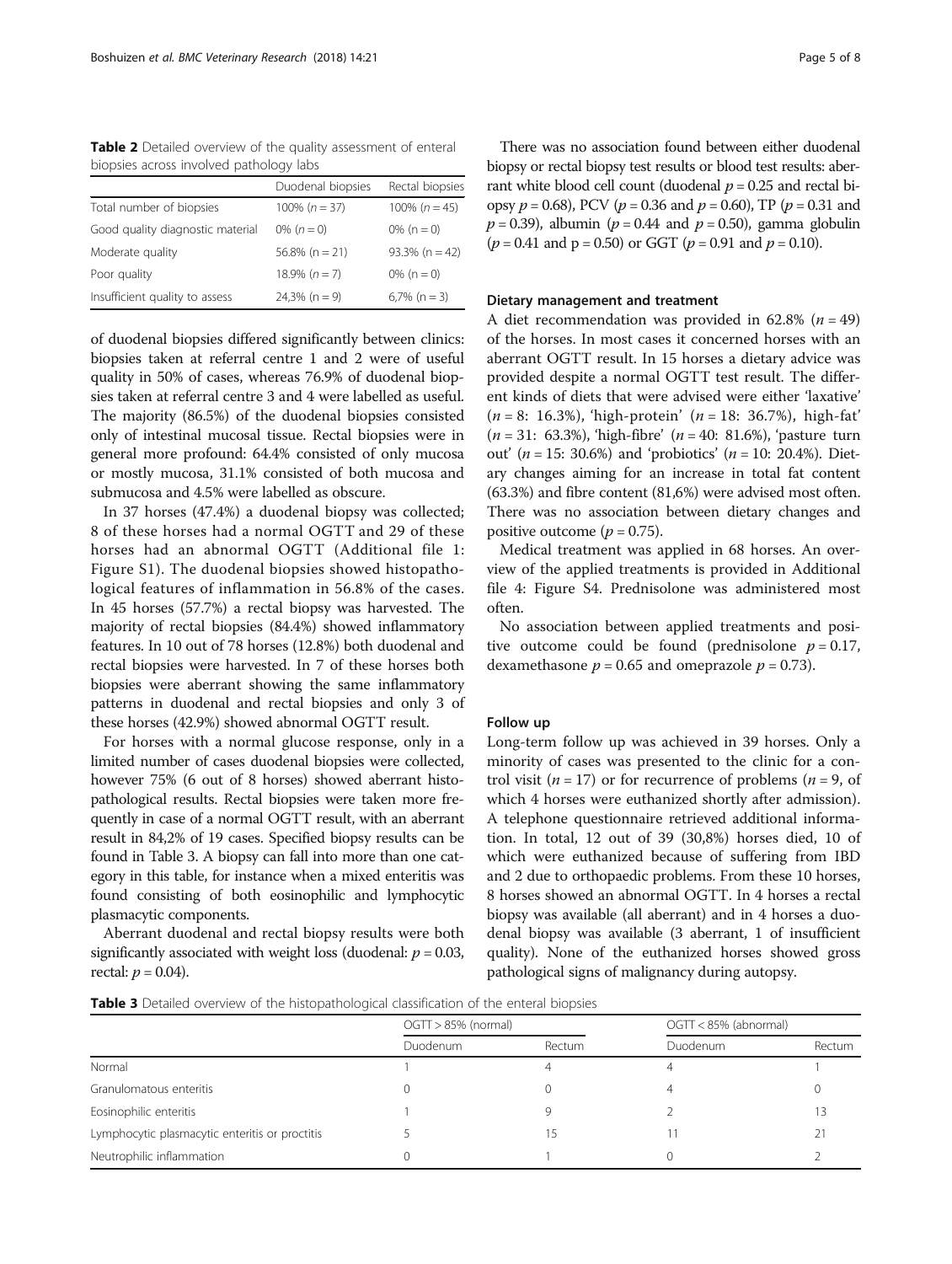# **Discussion**

The current retrospective case series provides an overview of population characteristics, results of applied diagnostic tests, applied treatment modalities and outcome in a large group of horses suspected of suffering from IBD and presented to four equine referral hospitals. Special attention was given to duodenal biopsies, which are commonly included in IBD diagnostic work-up. However, very little is known about their diagnostic value.

## Study population characteristics

Recurrent colic and weight loss despite good appetite are signs that are often reported in equine IBD [[2](#page-7-0)–[4](#page-7-0), [10](#page-7-0), [23](#page-7-0)]. The results of our study are in accordance with this. Aberrant duodenal and rectal biopsy results were both significantly associated with weight loss.

Horses were predominantly admitted during their active sports career and no gender predisposition could be identified. Ulcerative colitis, a subtype of human IBD, is diagnosed with a higher incidence in female patients [[24, 25\]](#page-7-0). Human IBD is caused by a combination of familial predisposition and certain dietary habits [[26, 27](#page-7-0)], thus the equine diet could be an interesting factor to focus on. However, in this study no significant association was found between pre-diagnostic feeding management and a disturbed OGTT or a disturbed enteral biopsy result. The possible link between feeding management and IBD has been suggested in several equine studies, however, no study has been able to pinpoint this [[18](#page-7-0), [21, 28](#page-7-0)]. A possible explanation for this is that equine IBD manifests itself in many forms and the heterogeneity of the studied populations results in poor statistical power.

#### Response to therapy and prognosis

Medical treatment was not associated with positive longterm outcome in this study. However, only 68 horses received medical treatment, of which 56 were treated with prednisolone (see Additional file [4\)](#page-6-0). Prednisolone was used most often for IBD patients in the four referral centres. The inability to find a positive effect of prednisolone on long-term outcome could be erroneous due to a type II statistical error, since for only 31 of these prednisolone treated horses a follow-up was available. However, 19 of these 31 (61,3%) prednisolonetreated horses were categorized by means of the telephone questionnaire as performing to expectation, which is in accordance with Kaikkonen [\[10\]](#page-7-0).

Hypoproteinaemia and hypoalbuminemia were not highly prevalent and overall prognosis was reasonably good for the patients in our study: only 10 out of 39 horses for which long term follow-up was available, did not survive after one year because of IBD related complaints, which is not in accordance with previous studies. [[4](#page-7-0), [5, 10\]](#page-7-0) Kaikkonen et al. used hypoproteinaemia and hypoalbuminemia as essential inclusion criteria, thereby possibly excluding early, or milder IBD cases [\[10](#page-7-0)]. Up until now, most equine IBD related studies included post mortem histopathological assessment of full thickness enteral specimens collected during necropsy as definitive diagnosis and Kemper only focused on the lymfoplasmacytic enterocolitis subtype [\[4](#page-7-0), [5\]](#page-7-0). In our retrospective study full-thickness biopsies were not available, which is a limitation. However, the surgical harvest of multiple enteral full thickness biopsies is not practical in horses with IBD, both from a benefit-risk ratio as from an economical point of view, especially in mild to moderate cases [\[29](#page-7-0)].

# Applied diagnostics and their relationship with OGTT and enteral biopsy results

A significant association between finding thickened small intestinal loops on rectal palpation and visualizing them during abdominal ultrasound was found, with ultrasound being more sensitive. However, finding these thick walled small intestinal loops is not significantly associated with a low blood TP content, a disturbed OGTT, or an aberrant enteral biopsy result, which is important to keep in mind during diagnostic work-up.

Another interesting finding is that in all 5 horses in which an abnormal aspect of the duodenal entrance was seen during gastroduodenoscopy, an abnormal OGTT was found, but only 2 out of 5 horses also showed aberrant duodenal biopsies. This finding needs further study in a larger number of horses. It could suggest that a biopsy of the entrance of the duodenum is not sufficiently representative for the more distal small intestine, of which the total absorptive capacity is reflected in OGTT results. In that case, more research should be directed towards for example development of elegant laparoscopic techniques to harvest full thickness enteral biopsies in horses thought to have IBD. Normal OGTT was shown not to exclude IBD or other infiltrative enteral diseases [\[16, 30\]](#page-7-0). Indeed, OGTT takes glucose uptake only into account, which could explain the low reported sensitivity of OGTT (40–45%). In the current case series, only 3 horses suffered from total malabsorption. Therefore, the horses suffering from 'partial malabsorption' and 'total malabsorption' were merged into the category 'aberrant OGTT'. Therefore, reported sensitivity (40–45%) and specificity (90–100%) for 'total malabsorption identified by OGTT' do not apply to our study population, because the incorporation of horses with partial malabsorption will increase the sensitivity and decrease specificity [[5, 16, 8, 7](#page-7-0)]. Despite the aforementioned flaws associated with OGTT, compared to all applicable test, OGTT is deemed very useful for diagnosing IBD. Indeed, depending on severity of clinical signs shown by IBD suspected patients and depending on economics, veterinary clinicians tend to start from minimally invasive, to invasive diagnostic methods. Therefore,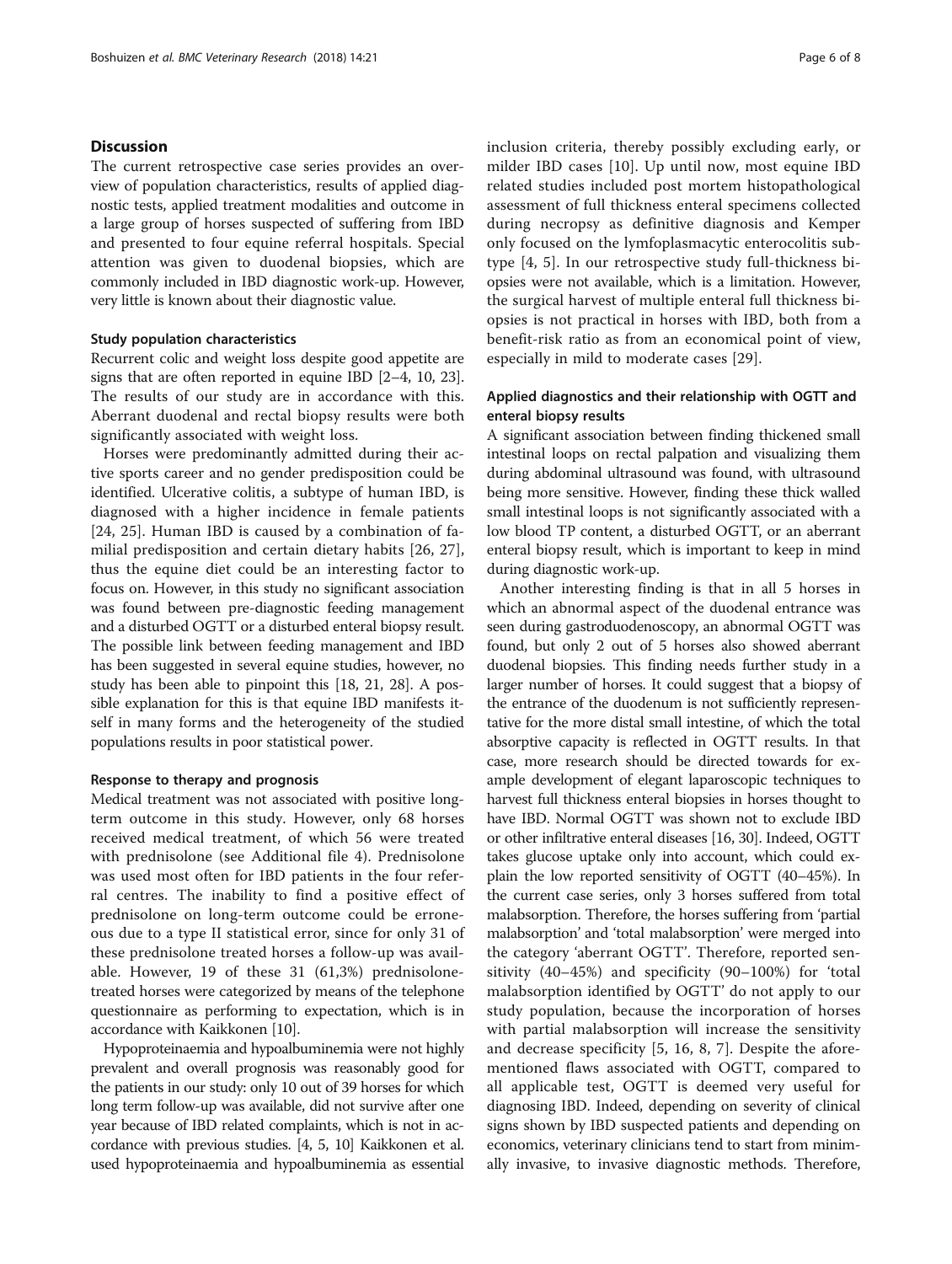<span id="page-6-0"></span>only IBD suspected horses that underwent an OGTT were included in this study. The authors are aware that the xylose absorption test would have been a more accurate method, but in none of the participating referral centres it was applied [[5](#page-7-0), [31](#page-7-0)].

# Enteral biopsy quality and histopathological evaluation

There is great need for systematic studies on the harvesting technique and histopathological interpretation of duodenal and rectal biopsies in horses [[10, 14, 21\]](#page-7-0), since similar studies boosted the evaluation of intestinal biopsies in humans [[32\]](#page-7-0), but also in dogs and cats [\[14](#page-7-0)]. Packer collected full thickness jejunal biopsies taken post mortem from adult horses and provided an essential view on the normal equine jejunal inflammatory cell populations [[33](#page-7-0)]. Tossens aimed to determine the diagnostic value of duodenal and rectal biopsies by comparing control horses with horses admitted for recurrent colic, weight loss or diarrhoea. No significant differences between enteral biopsies from 19 sick and 11 control horses were observed, but more data was deemed needed and no OGTT was performed [\[34](#page-7-0)].

Based upon our study results, in horses suspected of suffering from IBD most rectal biopsies are aberrant (82,2%), in comparison to 56.8% of duodenal biopsies. Therefore, the 'rectal' biopsies seemed particularly useful in the current case series. The small colon of the horse extends to approximately 15 cm from the anus. This brings up the question as to whether use of a 3 m endoscope to go further into the small colon would be of value in the future, since in people, colonic biopsies are generally used as the gold standard, and it may be possible to increase the usage of colonic biopsies (at least of the descending colon) in horses relatively non-invasively.

The clinical implication of certain histological findings of rectal biopsies are not clear so far, e.g. Lindberg et al. [[35\]](#page-7-0) found heavy eosinophila in the rectal lamina propria and submucosa in respectively 4% and 23% of 21 healthy horses. To investigate whether rectal and/or duodenal biopsies are the best diagnostic approach, a prospective study involving both rectal and gastroduodenoscopic guided duodenal pinch biopsies, OGTT and surgically harvested full-thickness biopsies should be performed.

We found no association between duodenal biopsy or rectal biopsy test results, blood results, rectal palpation findings or gastroscopy and OGTT results. The disappointing quality of the duodenal biopsies needs future attention, since it is very probable that this has a negative effect on histopathological interpretation. Secondly, the lack of a standardized protocol to interpret these biopsies histopathologically needs future attention, as has been illustrated by the difference in quality assessment reported by the different pathology labs that were engaged by the participating referral centres.

# **Conclusions**

Enteral biopsies may be a useful diagnostic aid in the work-up of horses thought to have IBD, however further research is required to demonstrate their true diagnostic value. There is need for standardization of the biopsy procedure and of the histopathological interpretation protocol. It is important to combine biopsy results with all other applied diagnostic tests during the work up of a horse thought to have IBD and not to overestimate the diagnostic and prognostic value of any diagnostic test.

# Additional files

[Additional file 1:](dx.doi.org/10.1186/s12917-018-1343-1) Detailed overview of the classification of the study population by OGTT results, and for enteral biopsy and rectal palpation findings. (PDF 250 kb)

[Additional file 2:](dx.doi.org/10.1186/s12917-018-1343-1) Detailed overview of gastroduodenoscopic and transabdominal ultrasound findings classified by OGTT results in suspected IBD patients. (PDF 387 kb)

[Additional file 3:](dx.doi.org/10.1186/s12917-018-1343-1) Detailed overview of serum chemistry and complete blood count results from horses suspected of having IBD classified by OGTT results (normal or abnormal). (PDF 388 kb)

[Additional file 4:](dx.doi.org/10.1186/s12917-018-1343-1) Detailed overview of applied treatments in the study population. (DOCX 14 kb)

#### Abbreviations

IBD: Inflammatory bowel disease; OGTT: Oral glucose tolerance test; GE: Granulomatous enteritis; MEED: Multisystemic eosinophilic epitheliotropic disease; LPE: Lymphocytic-plasmacytic enterocolitis; DEE: diffuse eosinophilic enterocolitis; PE: proliferative enteritis; PCV: Packed cell volume; TP: Total protein; GGT: Gamma-glutamyl transferase; CBC: Complete blood count; H&E: Hematoxylin and eosin staining; GI: Gastrointestinal; EGUS: Equine gastric ulcer syndrome

#### Acknowledgements

None

#### Funding

No sources of funding were used.

#### Availability of data and materials

The dataset supporting the conclusions of this article is available from corresponding author upon request.

#### Authors' contributions

CD and MB designed the study. Data collection was performed by SK, KP, TP and MB. Data analyses and interpretation was performed by BB, JD, SK, MB and CD. BB, MB and CD were involved in creating the manuscript. LP, HC, MP, MT and CD critically revised the manuscript. All authors read and approved the final manuscript.

#### Ethics approval

All samples were collected for diagnostic purposes. All horse owners signed informed consent forms.

#### Consent for publication

Not applicable for this study.

#### Competing interests

The authors declare that they have no competing interests.

#### Publisher's Note

Springer Nature remains neutral with regard to jurisdictional claims in published maps and institutional affiliations.